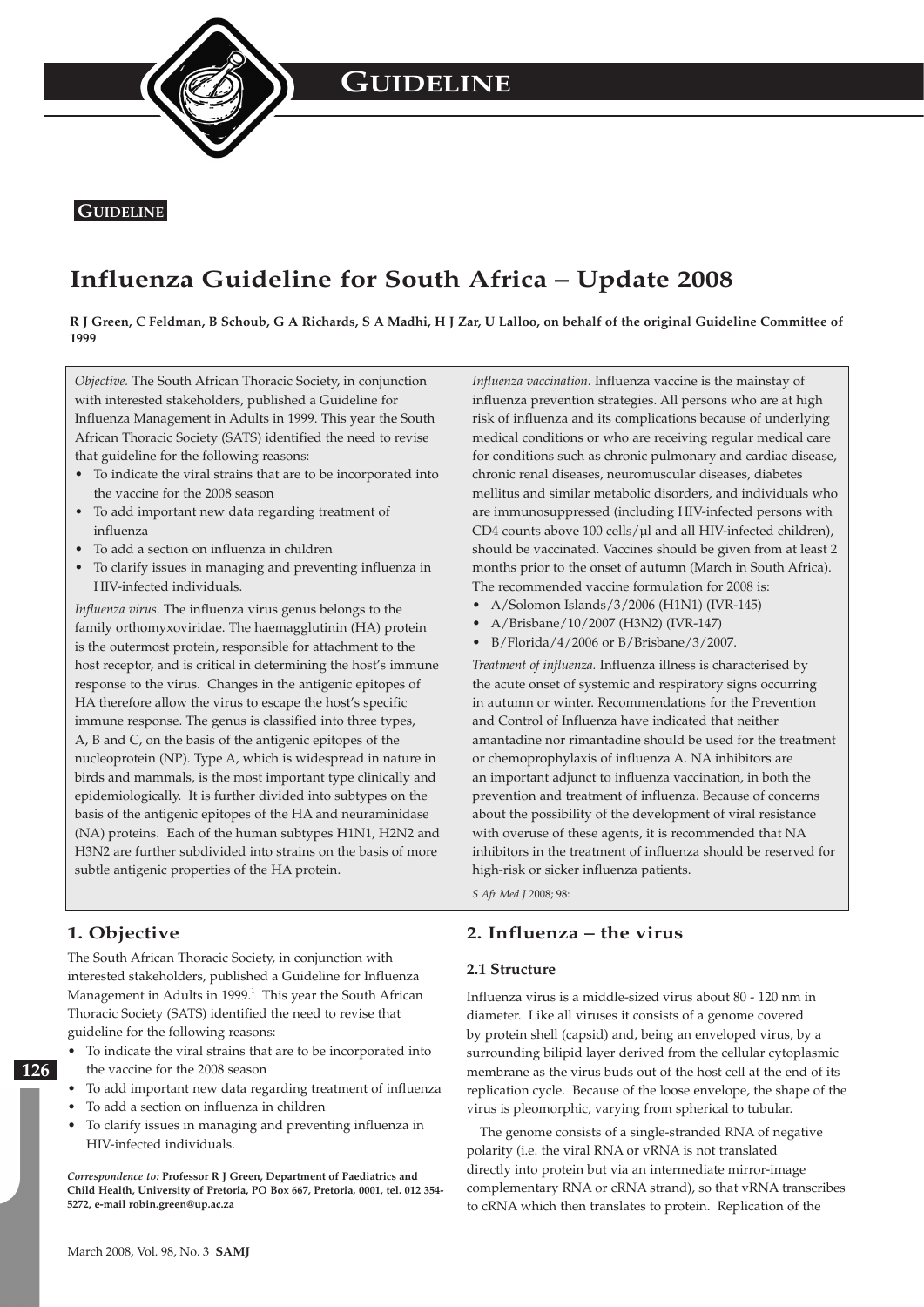

RNA is mediated by a viral enzyme, RNA-dependent RNA polymerase, also known as RNA replicase.

Covering the genome, and closely attached to it, is the nucleoprotein (NP) which is in turn covered by the matrix protein (M), the major protein bulk of the virus. The matrix gene codes for two matrix proteins, M1, which is the major component of the capsid, and M2, a protein embedded in the envelope of the virus, which forms an ion exchange channel that facilitates the penetration of the virus into the host cell. In addition there are two non-structural viral proteins, NS1 and NS2.

A lipid bilayer is acquired by the virus from the host cell cytoplasmic membrane as it buds out of the host cell to infect new cells after its replication. Embedded in this envelope are the two viral spikes, also referred to as peplomers, haemagglutinin (H or HA) and neuraminidase (N or NA).

HA is a rod-shaped trimeric protein. Each monomer comprises two segments, a proximal HA2 component which is embedded in the viral envelope, and a distal HA1 component which attaches to (sialic) neuraminic acid receptor of the host. The cleavage site between HA1 and HA2 consists of a short oligopeptide sequence called the fusion peptide. In the highly pathogenic forms of avian influenza (HPAI) this cleavage site consists of basic amino acids; this is used as a diagnostic marker of HPAI. The HA protein also attaches to red blood cells causing them to clump together, i.e. haemagglutination; this forms the basis of a commonly used serological test for the virus, the haemagglutination test, or for antibodies to the virus, the haemagglutination inhibition test.

The other surface spike protein, NA, is a mushroomshaped protein with its stalk embedded in the virus envelope. Being an enzyme, NA's function is to digest the cell surface neuraminic acid to free the virus from the cell after its replication cycle and allow it to infect further cells.

The HA protein, being the outermost protein and responsible for attachment to the host receptor, is critical in determining the host's immune response to the virus. Changes in antigenic epitopes of HA allow new viral infections to escape preexisting humoral responses induced by non-matching strains of influenza virus. To a lesser extent, the immune response to NA is also responsible for protection and also for recovery from infection.

#### **2.2 Classification**

The influenza virus genus belongs to the family orthomyxoviridae. The genus is classified into three types, A, B and C, on the basis of the antigenic epitopes of the NP protein. Type A, which is widespread in nature in birds and mammals, is the most important type clinically and epidemiologically. It is further divided into subtypes on the basis of the antigen sequence diversity of the HA and NA proteins. In nature some 16 HAs and 9 NAs have been

described, all of which are found in birds, while relatively few have been detected in mammals. In man only H1, H2 and H3 and N1 and N2 in the combinations H1N1, H2N2 and H3N2 have so far been associated with regular outbreaks of human influenza. Only on rare occasions have the non-human viruses crossed the species barrier from birds to infect humans, but these have only caused sporadic cases of influenza and have not established themselves in the human host to the extent of being transmissible between humans.

Types B and C influenza virus are found exclusively in humans. They are not classified into subtypes, but each type is subdivided into strains. Type C is mainly a cause of minor upper respiratory tract infection and is therefore not included in the vaccine.

The nomenclature for influenza strains details, in sequence, the type, subtype (in the case of type A) and the strain identifiers – the place where it was first characterised, the year of isolation and a laboratory identifying number. The following strains that have been identified by the World Health Organization for the 2008 Southern Hemisphere influenza season are set out in Table I.<sup>2</sup>

#### **Table I. Recommended viral strains for 2008**

- A/Solomon Islands/3/2006 (H1N1)-like virus
- $A/Brisbane/10/2007$  (H3N2)-like virus<br>•  $B/Florida/4/2006-like virus or B/Brish$
- B/Florida/4/2006-like virus or B/Brisbane/3/2007

## **3. Influenza vaccine strategy**

Influenza vaccine forms the most important basis for prevention of influenza disease. Vaccines should contain 15 µg of each HA antigen in each 0.5 ml dose. Tables II and III list the indications for influenza vaccine in adults and children, respectively. Table IV lists the influenza vaccine dosages and Table V the contraindications to vaccination. Vaccination should be given sufficiently early to provide protection for the autumn and winter. A protective antibody response takes about 2 weeks to develop. However, vaccination can and should be done at any time of the season, even until late winter.

## **4. Clinical disease in adults**

Influenza occurs in autumn and winter in South Africa. Cases are reported from April to October. A clinical diagnosis of influenza is usually sufficient. In adults sudden onset of fever and cough *during the influenza season* has been reported to have a positive predictive value of 79%.<sup>3</sup> The main underlying disorders associated with increased risk of complications from influenza are chronic respiratory and cardiac conditions (Table VI).

## **5. Clinical disease in children**

Influenza illness is characterised by the acute onset of systemic and respiratory signs.<sup>3,4</sup> The abrupt onset and systemic signs in a child during the influenza season should enable influenza to

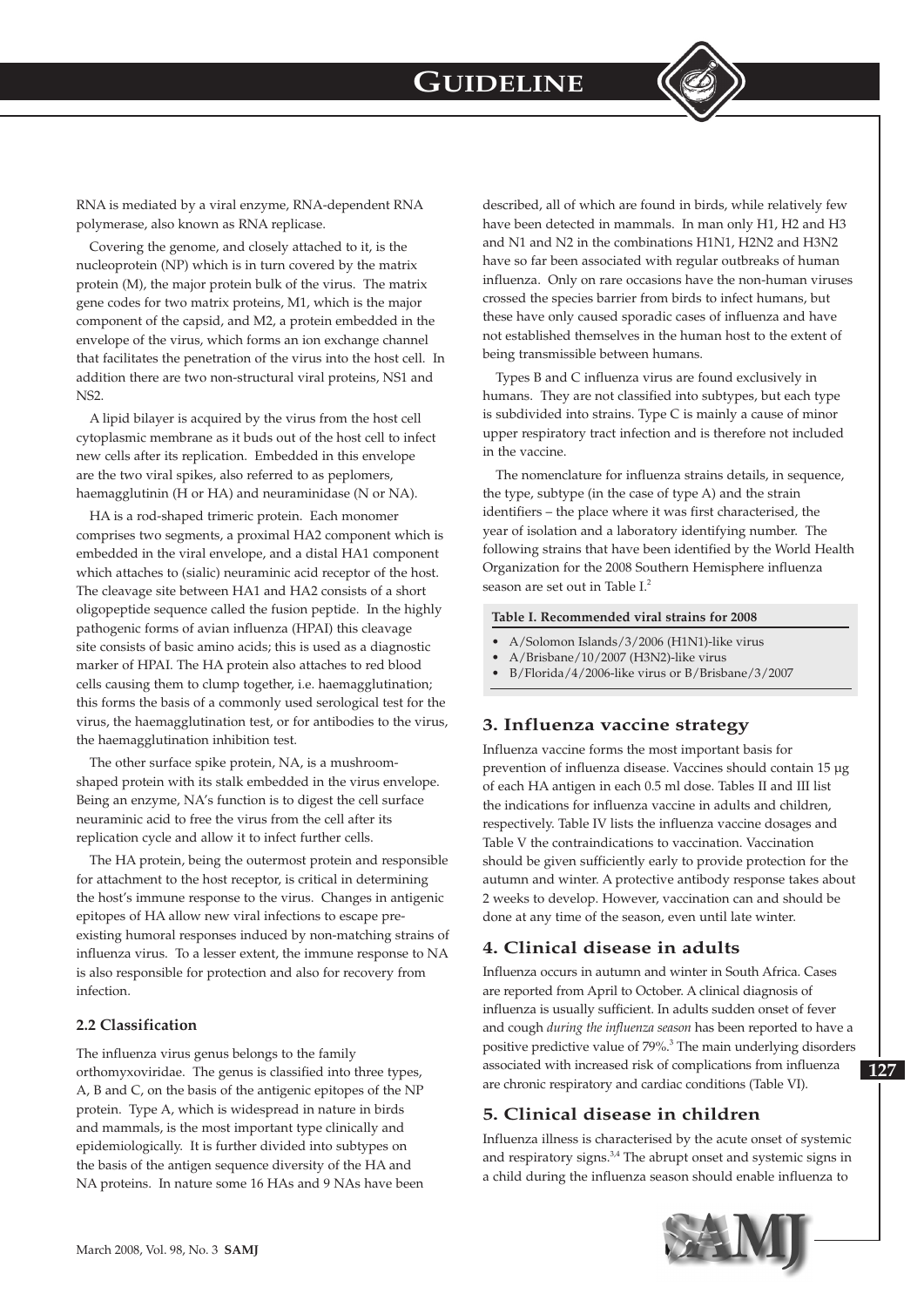#### **Table II. Indications for influenza vaccine in adults**

- 1. Persons who are at high risk for influenza and its complications because of underlying medical conditions and who are receiving regular medical care for conditions such as chronic pulmonary and cardiac disease, chronic renal diseases, diabetes mellitus and similar metabolic disorders, and individuals who are immunosuppressed (including HIV-infected persons with CD4 counts above 100 cells/µl)
- 2. Residents of old-age homes and chronic care and rehabilitation institutions
- 3. Medical and nursing staff responsible for the care of highrisk cases
- 4. Adults and children who are family contacts of high-risk cases
- 5. All persons 65 years of age or older
- 6. Essential services personnel (emergency and security personnel), and people who live or work in special circumstances (e.g. mine, military, dormitory, large workforces, etc.)
- 7. Women who would be in the second or third trimester of pregnancy during the influenza season. Pregnant women with medical conditions placing them at risk for influenza complications should be immunised at any stage of pregnancy
- 8. Any persons wishing to protect themselves from the risk of contracting influenza, especially in industrial settings, where large-scale absenteeism could cause significant economic losses

#### **Table III. Indications for influenza vaccine in children**

- 1. All children older than 6 months who are at high risk of complications from influenza (see Table VIII), including those with chronic pulmonary, cardiac, renal, hepatic, endocrine, neurological, metabolic or immunological disease that increases the risk of severe influenza
- 2. Children on chronic aspirin therapy
- 3. Children who are family contacts of young children (under 6 months of age) or contacts of high-risk people
- 4. Some countries recommend routine immunisation of all young healthy children from 6 to 59 months of age

#### **Table IV. Influenza vaccine dosage**

Adults: Whole or split-product or subunit vaccine – 1 dose IM Children (<9 years) or previously vaccinated children: Splitproduct or subunit vaccine – 1 dose IM

Children 3 - 9 years who have never been vaccinated should receive 2 doses 1 month apart

Children <3 years of age should receive 0.25 ml on two occasions separated 1 month apart when vaccinated for the first time

#### **Table V. Contraindications to influenza vaccine**

- 1. Persons with a history of severe hypersensitivity to eggs
- 2. Persons with acute febrile illnesses should preferably be immunised after symptoms have disappeared
- 3. The vaccine should be avoided in the first trimester of pregnancy unless there are specific medical indications – see Table II, indication No. 7

#### **Table VI. Adults with increased risk of complications from influenza**

- Cardiorespiratory disorders account for up to 80% of highrisk conditions potentially complicating influenza during epidemics, and the highest rate of complications and greatest risk are in persons ≥65 years.
- Respiratory disorders include chronic obstructive pulmonary disease (COPD), asthma and cystic fibrosis. Although asthmatics do not appear to have increased susceptibility to viral infections they are likely to develop a more severe response to such infections. Influenza infections occurring in patients with chronic lung disease may be associated with acute exacerbations of asthma or COPD, greater need for hospitalisation, complicating pneumonia, and even death.
- Cardiac conditions associated with congestive cardiac failure are important risk factors for complicated influenza infections and carry a particularly high risk of death.
- Chronic conditions associated with an increased risk of complicated infection include:
	- chronic metabolic conditions such as diabetes mellitus
	- chronic renal dysfunction
	- immune deficiency.
- Residents of chronic care facilities, rehabilitation institutions and nursing homes, particularly those with underlying chronic medical disorders, are at increased risk of complicated infections. In these situations the infection spreads very rapidly once the virus is introduced into the population.
- Pregnant women. It has been documented that influenza mortality has occasionally been higher in pregnant women during influenza epidemics than in those who are not pregnant.
- HIV-infected individuals. Influenza is more prolonged and more severe.

#### **Table VII. Common symptoms and signs of influenza infection in children**

- Fever
- Myalgia
- Malaise
- Non-productive cough
- Sore throat
- Rhinitis
- Nausea, vomiting
- Headache

be distinguished from a simple upper respiratory tract infection or common cold. Common symptoms and signs of influenza infection are listed in Table VII.

In infants and neonates nonspecific signs or fever alone may be the only presenting feature. For most children under 2 years of age, a clinical case definition includes sudden onset of high fever, cough and rhinorrhoea *during the influenza season*. 4 For older children (>2 years) sudden onset of fever, cough, pharyngitis and headache *during the influenza season* have been reported to have a sensitivity and specificity of approximately 80% each.<sup>5</sup> Other symptoms or signs include fatigue (51 - 75%), chills (76 - 100%), myalgia or conjunctivitis (26 - 50%).

**128**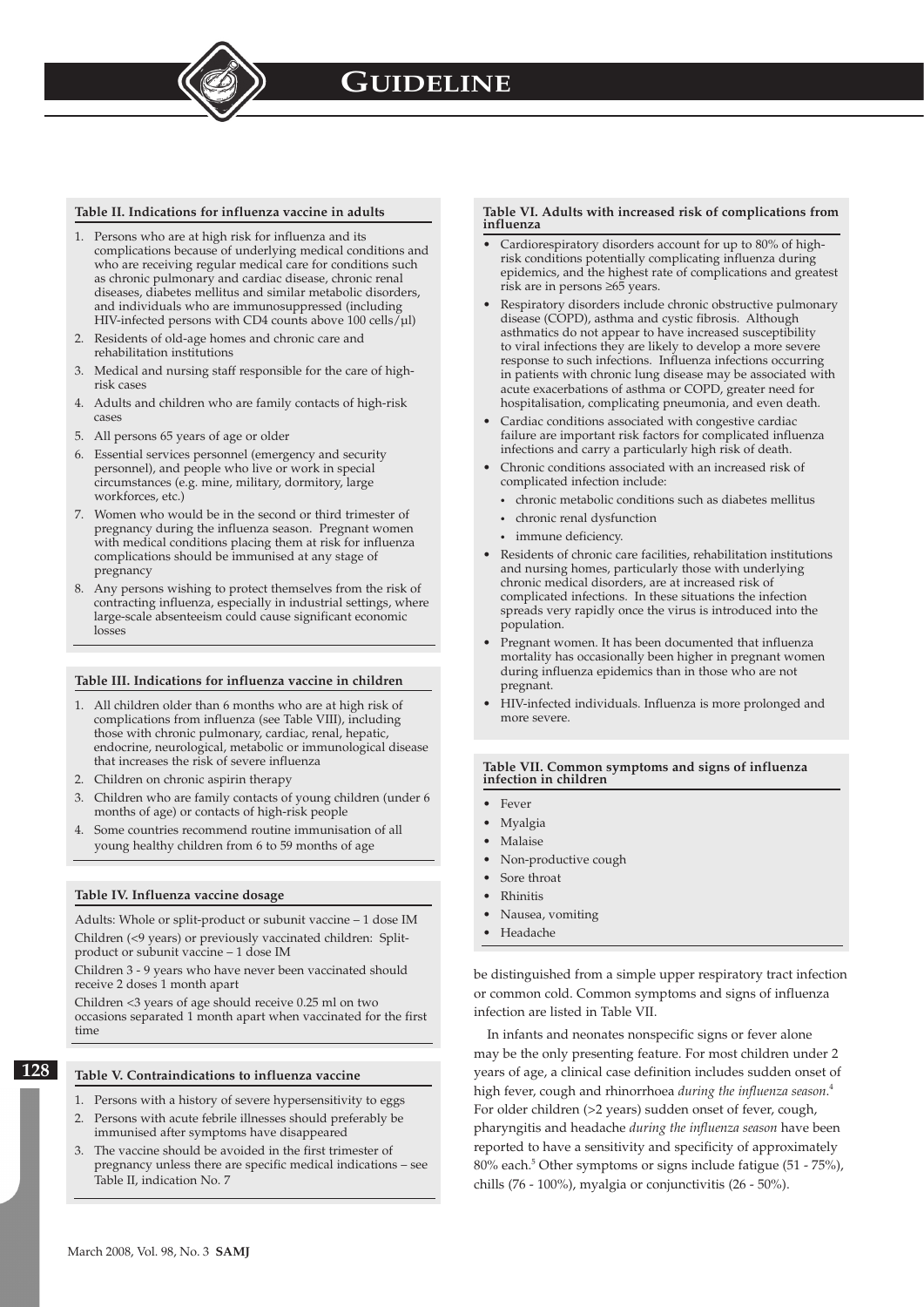

The risk of complications from influenza is higher in young children than in adults, with approximately 20 - 30% of children under 2 years of age developing complications.<sup>3,4</sup> In addition, children with underlying chronic illnesses are at increased risk of complications (Table VIII).

#### **Table VIII. Conditions increasing the risk of complications from influenza in children**

- Chronic respiratory disease
- Immunodeficiency (including HIV)
- Chronic cardiac disease
- Chronic renal disease
- Chronic liver disease
- Diabetes
- Malignancy
- Haemoglobinopathy
- Chronic neurological disease, e.g. diseases with muscle weakness
- On chronic aspirin therapy

Common complications include febrile convulsions, otitis media, sinusitis, bronchiolitis, croup and pneumonia.<sup>4</sup> Pneumonia may be due to viral infection or secondary bacterial infection, especially with *Streptococcus pneumoniae.* The rates of hospitalisation and death are increased in children under 2 years of age and especially in those under 6 months of age. Reye's syndrome, encephalitis, pericarditis and myocarditis are rarely reported complications.<sup>2</sup> Influenza virus infection may exacerbate an underlying chronic illness.

Influenza is a common (5 - 10%) cause of pneumonia and bronchiolitis in children and may be indistinguishable from other viral infections (such as respiratory syncytial virus (RSV)). Distinguishing influenza from illness caused by other respiratory viruses may be difficult on the basis of signs and symptoms, and laboratory diagnostic confirmation may be useful.

### **6. Antiviral agents for influenza**

The antiviral agents currently available for use include the NA inhibitors and M1 inhibitors (adamantanes).

#### **6.1 M1 inhibitors (adamantanes)**

Recent evidence has indicated that a high proportion of the circulating influenza A strains in the USA are resistant to amantadine (as well as to rimantadine, which is not available in South Africa). For this reason more recent editions of the Advisory Committee on Immunization Practices (ACIP) *Recommendations for the Prevention and Control of Influenza* have indicated that neither amantadine nor rimantadine should be used for the treatment or chemoprophylaxis of influenza A in the USA.<sup>3</sup> Currently, therefore, only NA inhibitors are recommended for antiviral treatment or chemoprophylaxis of influenza in the USA.

### **6.2 NA inhibitors**

#### **6.2.1 Treatment of influenza**

NA inhibitors are an important adjunct to influenza vaccination, in both the prevention and treatment of influenza. They act by specifically inhibiting the NA enzymes that are present on all influenza subtypes and are responsible for releasing viral particles from host cells and the spread of infection. Two NA inhibitors are currently available for clinical use, oseltamivir (Tamiflu) and zanamivir (Relenza). Oseltamivir is given orally as a prodrug and is distributed systemically to all potential infection sites. Zanamivir is administered via inhalation and is deposited primarily in the respiratory tract.

When given within 48 hours of onset of symptoms of influenza, both agents significantly reduce duration of illness and symptom severity, and decrease the rate of influenzaassociated complications, such as pneumonia, bronchitis and otitis media.<sup>3</sup> The current approved indications for oseltamivir are for the treatment of uncomplicated acute illness due to influenza infection in patients  $\geq 1$  year of age or older, who have been symptomatic for 48 hours or less (but British Thoracic Society (BTS) guidelines also recommend that oseltamivir can be used up to 5 days into hospitalisation). The recommended dose in adults is 1 capsule (75 mg) twice daily for 5 days for treatment of influenza and 1 capsule per day to a maximum of 6 weeks for prophylaxis. Oseltamivir is well tolerated and the most common side-effect has been mostly mild nausea or vomiting. Other side-effects are rare and include headache, fatigue, insomnia and dizziness.

Current data indicate that oseltamivir significantly reduces the complication rate from influenza in children by up to 40%, and reduces the need for hospitalisation, the duration of hospitalisation in children already hospitalised and the duration of illness.5-9 Early diagnosis is essential as treatment with oseltamivir should be initiated within the first 48 hours of the onset of illness.<sup>4,7,10</sup> Oseltamivir is indicated for treatment of influenza in children older than 1 year of age to reduce the risk of complications and severity of illness. Oseltamivir is specifically indicated in children with conditions listed in Table  $IX.<sup>10,11</sup>$ 

#### *Dosage of oseltamivir in children*

Oseltamivir is available as a capsule (75 mg) or syrup (12 mg/ml). The recommended dosage is shown in Table X.

Zanamivir is similarly approved for the treatment of uncomplicated illness due to influenza infection in patients  $\geq$ 12 years of age or older, who have been symptomatic for 48 hours or less. The recommended dose of zanamivir for the treatment of influenza is two inhalations (one 5 mg blister per inhalation for a total dose of 10 mg) twice daily. Zanamivir is generally well tolerated, although there have been episodes of decrease in lung function and/or bronchospasm in patients with asthma and/or underlying airway diseases. Care is needed when



**129**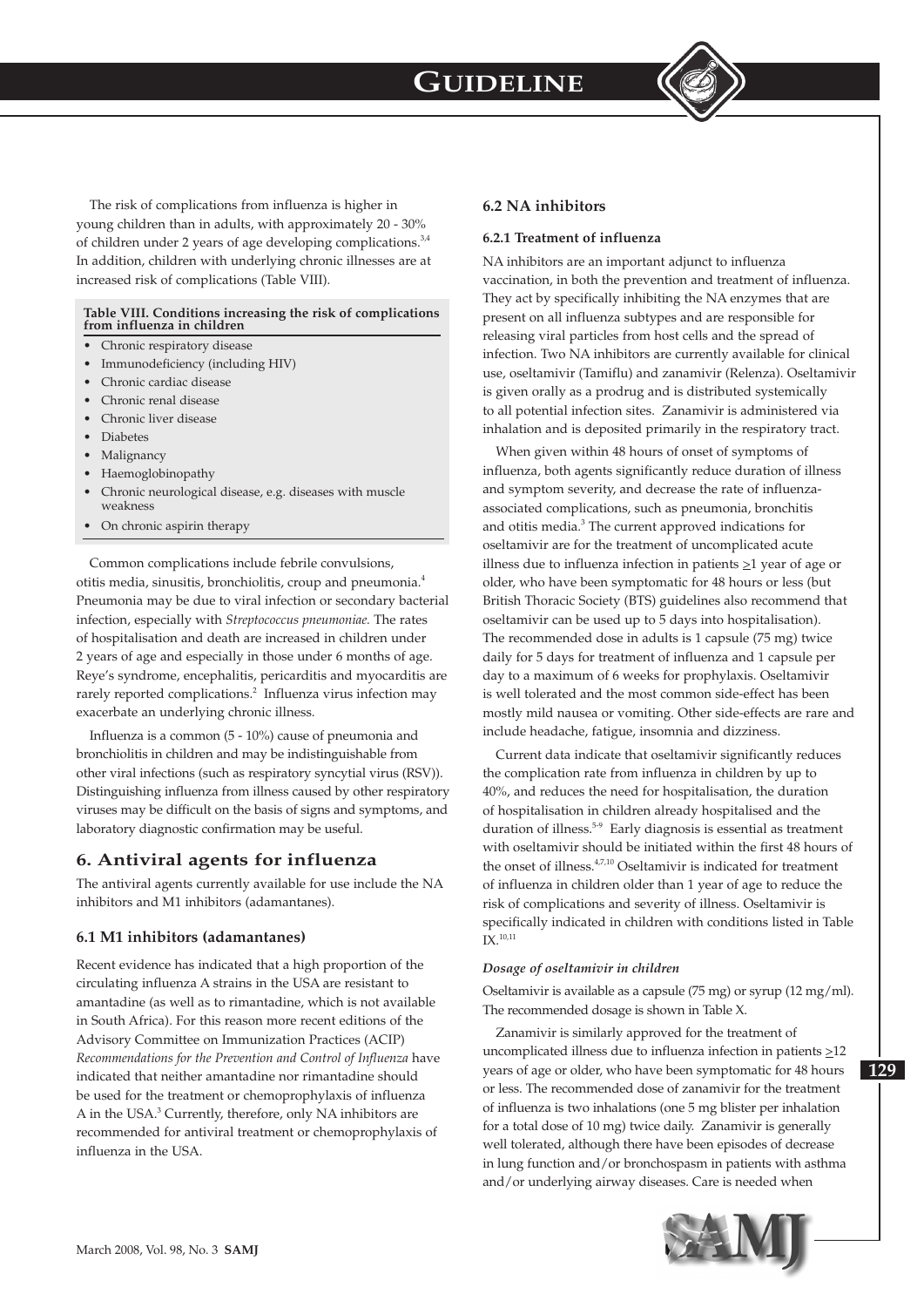#### **Table IX. Specific indications for oseltamivir in children**

- Life-threatening influenza illness OR
- High risk for complications of influenza (see Table VIII highrisk children should be considered the most important group to be considered for treatment with oseltamivir)
- Oseltamivir has been used in hospitalised children with influenza with some success
- Oseltamivir is not licensed for prophylaxis in children younger than 13 years

#### **Table X. Dosage of oral oseltamivir for treatment of influenza**

| Body weight   | Dose                  |
|---------------|-----------------------|
| $<15$ kg      | $30 \,\mathrm{mg}$ bd |
| $15 - 23$ kg  | 45 mg bd              |
| $>23 - 40$ kg | $60 \,\mathrm{mg}$ bd |
| $>40$ kg      | 75 mg bd              |

using zanamivir in patients with underlying airway diseases. Individuals with asthma or chronic obstructive pulmonary disease (COPD) who are using zanamivir should always have a short-acting bronchodilator available when inhaling zanamivir and should discontinue therapy and contact their physician if they experience difficulty in breathing.

It has also been recommended that both oseltamivir and zanamivir be made part of pandemic influenza preparedness, such as for the H5N1 influenza virus ('bird 'flu'). There is evidence of ongoing susceptibility of this influenza strain to the NA inhibitors. While both may potentially be of benefit, it has been suggested that oseltamivir may be particularly useful because of its systemic absorption, and the systemic nature of H5N1 infection.

Because of concerns about the possibility of resistance developing to these agents with overuse, it is recommended that their use be reserved for sicker influenza patients or for prophylaxis in high-risk patients. They must not replace vaccination for prophylaxis (except in the very rare cases where vaccine is contraindicated in high-risk patients), but could supplement vaccination in high-risk individuals.

#### *Additional treatment for influenza in children*

Supportive and symptomatic therapy should be given as clinically indicated.<sup>4</sup> Oxygen is a mainstay of treatment in hypoxic patients. Children or adults with suspected secondary bacterial infection or who are severely ill with pneumonia requiring hospitalisation should also be treated with an antibiotic for community-acquired pneumonia according to national guidelines.4,6

#### **6.2.2 Prophylaxis of influenza**

Oseltamivir is also effective in adults and adolescents (>13 years old), protecting close contacts of index cases from symptomatic influenza when used as post-exposure prophylaxis. Prophylaxis can be post-exposure (prophylaxis for  $\geq$ 7 days after exposure to infected individuals), seasonal (for the entire influenza season, e.g. in individuals in whom vaccination is contraindicated), post-vaccination (prophylaxis for 2 - 4 weeks after receiving vaccination) and for outbreak control (e.g. institutional outbreak). Prophylaxis is recommended for high-risk individuals.

## **7. Diagnostic testing**

While most cases of influenza are diagnosed clinically, rapid tests (Binax Now Influenza A&B, Directigen EZ Flu A+B, Denka Seiken Quick Ex-Flu, Fujirebio Espline Influenza A&B-N, and Quidel QuickVue Influenza A+B Test) are available in South Africa. The sensitivity and specificity of locally available testing should be discussed with local laboratory experts when requesting these tests. In general, rapid tests have a sensitivity of approximately 70%; a negative test should therefore be followed by culture. Conventional testing of respiratory secretions by immunofluorescence or real-time polymerase chain reaction (RT-PCR) is offered by most laboratories. Cell culture is used for epidemiological purposes. The sensitivity of diagnostic assays, especially culture and immunofluorescence, differs between age groups and they are more sensitive among children, in whom shedding of influenza virus is more prolonged (7 - 14 days) than in adults. A negative culture/ immunofluorescence test does not rule out the diagnosis of influenza infection in adults, among whom paired serology assays may be more sensitive, but clearly not useful in selecting therapy.

### **8. Influenza and asthma**

Influenza virus continues to be a major cause of respiratory infection and is an important contributor to morbidity and mortality in populations at risk, including those with underlying pulmonary conditions such as asthma. Vaccination with inactivated influenza vaccine remains the most popular method of controlling influenza through prevention. Patients with moderate to severe asthma should be advised to receive an influenza vaccination every year, or at least when vaccination of the general population is advised. However, routine influenza vaccination of children and adults with asthma does not appear to protect them from asthma exacerbations or improve asthma control.<sup>12</sup>

### **9. Influenza and HIV**

Influenza tends to produce more severe disease in HIV-infected individuals. The incidence of severe pneumonia in which influenza virus was identified was 8.03-fold (95% confidence interval (CI) 5.05 - 12.76) greater in HIV-infected than in HIVuninfected children aged  $<$ 2 years.<sup>13</sup> Additionally, whereas RSV was the most commonly identified virus (18.1%) in HIVuninfected children hospitalised for pneumonia, the frequency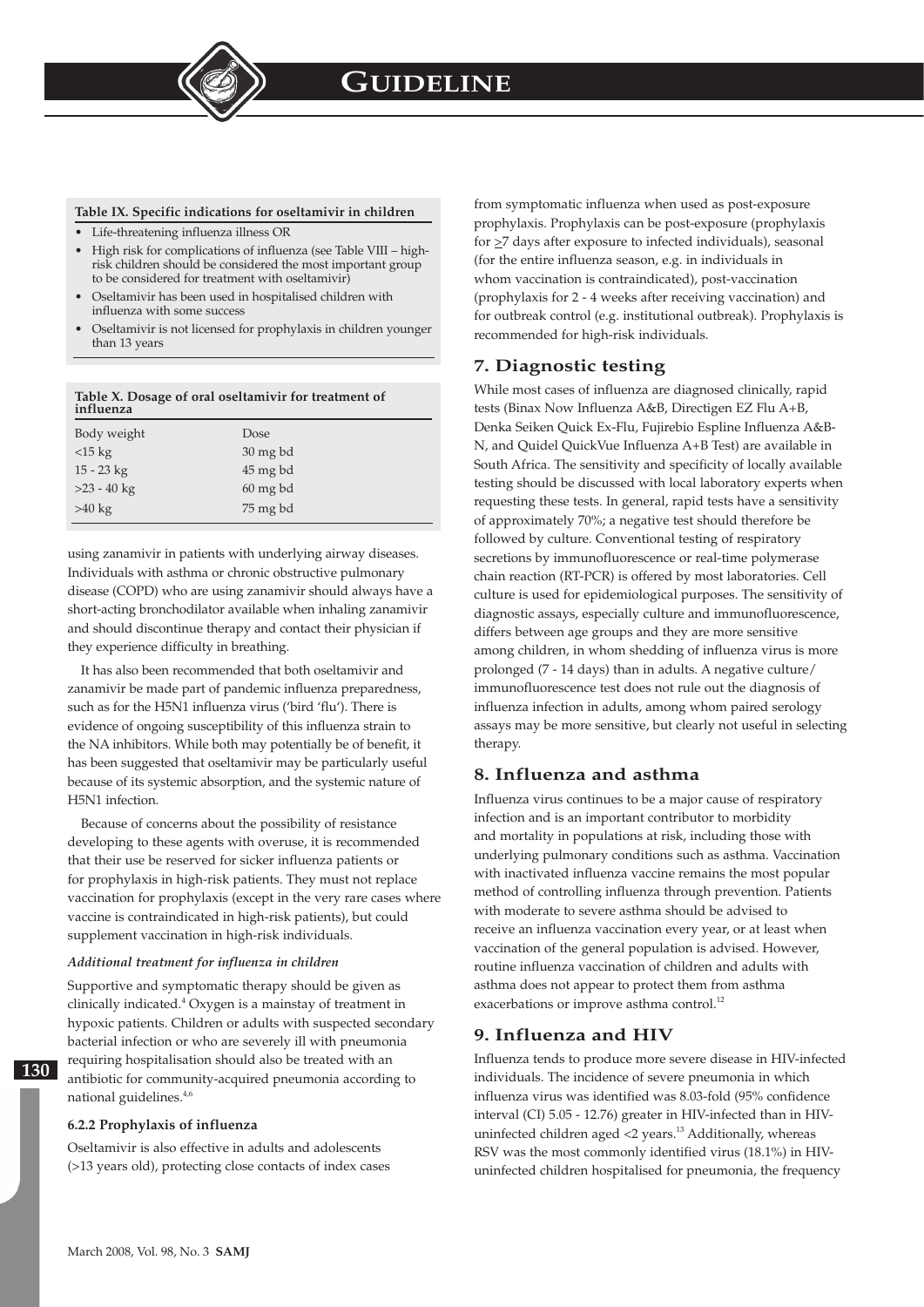

of identification of influenza virus (5.4%) was the same as that for RSV (5.3%) in HIV-infected children hospitalised for pneumonia.14 Similar to high-risk HIV-uninfected individuals, the mainstay for the prevention of influenza virus infections in HIV-infected individuals is immunisation with the trivalent sub-unit vaccines. Concerns regarding the use of the sub-unit vaccines, which elicit a T-cell-dependent immune response, centred around the transient increase in HIV viral load and decreases in CD4+ lymphocyte counts observed after vaccination in HIV-infected individuals, are considered not to be clinically significant in adults or children.<sup>13,15,16</sup>

In summary, vaccination of HIV-infected individuals with the sub-unit influenza vaccine is safe; however, it induces only moderate immune responses and is modest in the protection it confers compared with HIV-uninfected individuals. On the basis of the available data, influenza vaccination should be considered for adult HIV-infected individuals and has been found to be particularly effective in those with CD4 counts >100 cells/µl. For children evidence of efficacy is lacking. While some guidelines<sup>7</sup> suggest that all HIV-infected children should receive influenza vaccine, it seems likely that the best response will be in those with a CD4 count of >15%. Similarly, pneumococcal conjugate vaccine in HIV-infected children should be encouraged to prevent superimposed bacterial complications of influenza virus infections.

## **10. Avian influenza**

Pandemics caused by highly pathogenic, avian-derived influenza A viruses have been documented since the 12th century.17,18 The most recent of these was the global disaster of 1918 - 1919 in which up to  $50$  - 100 million people died.<sup>19</sup> These pandemics are related to antigenic shift. The prerequisites for the development of a pandemic are that there should be a novel virus, that it should be able to cross the species barrier causing virulent infection, and finally that there should be efficient human-to-human transmission. Fortunately most avian strains, even novel viruses such as the H7N7 strain that recently emerged in Holland, have relatively low pathogenicity.<sup>20</sup>

However, in 1997 in Hong Kong, H5N1, a highly pathogenic variety, was identified as a human infection transmitted from birds, and at this time a pandemic was probably averted or significantly delayed by the destruction of the entire domestic bird population in Hong Kong.<sup>21</sup> In 2003 antigenic drift occurred causing pathogenicity to a larger number of species, conferring resistance to amantadine and rimantadine, and greatly increasing the virulence. The initial outbreak of human disease in 2003 occurred in Vietnam and remained confined to south-east Asia until 2005, when the virus was spread by wild birds to domestic bird populations in Europe, Africa and the Middle East.<sup>22</sup> This has significantly increased the numbers of people exposed to the virus and commensurately increased the

potential for mutation to a form that is transmitted between humans in an efficient and sustained manner. Cases of humanto-human transmission have however remained sporadic and inefficient.<sup>23</sup> As of 5 November 2007, there have been 334 cases of H5N1 influenza with 205 deaths in 12 countries (including Djibouti, Egypt and Nigeria), a mortality rate of 60%.<sup>24</sup>

 Pandemic influenza differs from that of the seasonal variety in which death occurs predominantly in the elderly or those with co-morbid disease. In 1918 the age-specific mortality was highest for those in their teens to 3rd decade.<sup>25</sup> In the 205 human cases that occurred between December 2003 and April 2006 the mean age was 20 years (range 3 months - 75 years); 50% were aged under 20 and 90% under 40.26 The overall case fatality rate was 56%, with the highest mortality (73%) in the 10 - 19-year age group (*N*=49) and the lowest (18%) in those aged over 50  $(N=11).^{26}$ 

Calculation of excess mortality in the 1918 - 1920 pandemic from countries that had high-quality registration data shows that mortality varied more than 30-fold across countries and that per-head income explained most of the variation. Extrapolation of these data to 2004 indicates that a similar pandemic would kill ±62 million (51 million - 81 million), and that 96% (95% CI 95 - 98) of deaths would occur in the developing world. If these deaths occurred in a single year, they would increase global mortality by 114%.<sup>27</sup>

In the event of a pandemic, control by means of case tracing and isolation will be impossible as virus is shed prior to the development of symptoms.28 Infection control specialists and virologists will be valuable primarily to inform clinicians of the arrival of H5N1 and that patients should thereafter be treated presumptively. The WHO has developed a national preparedness plan and has recommended that these be rapidly developed, practised and adapted to each specific country.<sup>29</sup> The most important intervention, however, would be an effective, widely available and cheaply produced vaccine, unfortunately an unlikely scenario in the near future. Antivirals would represent the second most important intervention. Mathematical modelling of a pandemic similar to 1918, in which the mortality was estimated to be 0.5% across all three waves, indicated that a stockpile capable of treating 20% of the population would result in a mortality reduction of 53%.<sup>30</sup> Excluding the issue of efficacy, the primary problems with the use of these NA inhibitors will be early diagnosis of the disease, as currently available PCR testing though rapid will probably be rendered impractical in the face of massive morbidity,<sup>31</sup> the logistics of distribution within the 36-hour window period, and the potential for the virus to develop resistance.

All health care workers must be educated with regard to the risks of droplet spread of infection to staff and other patients, and trained in infection control and disease management. It is critically important that all health care workers and others